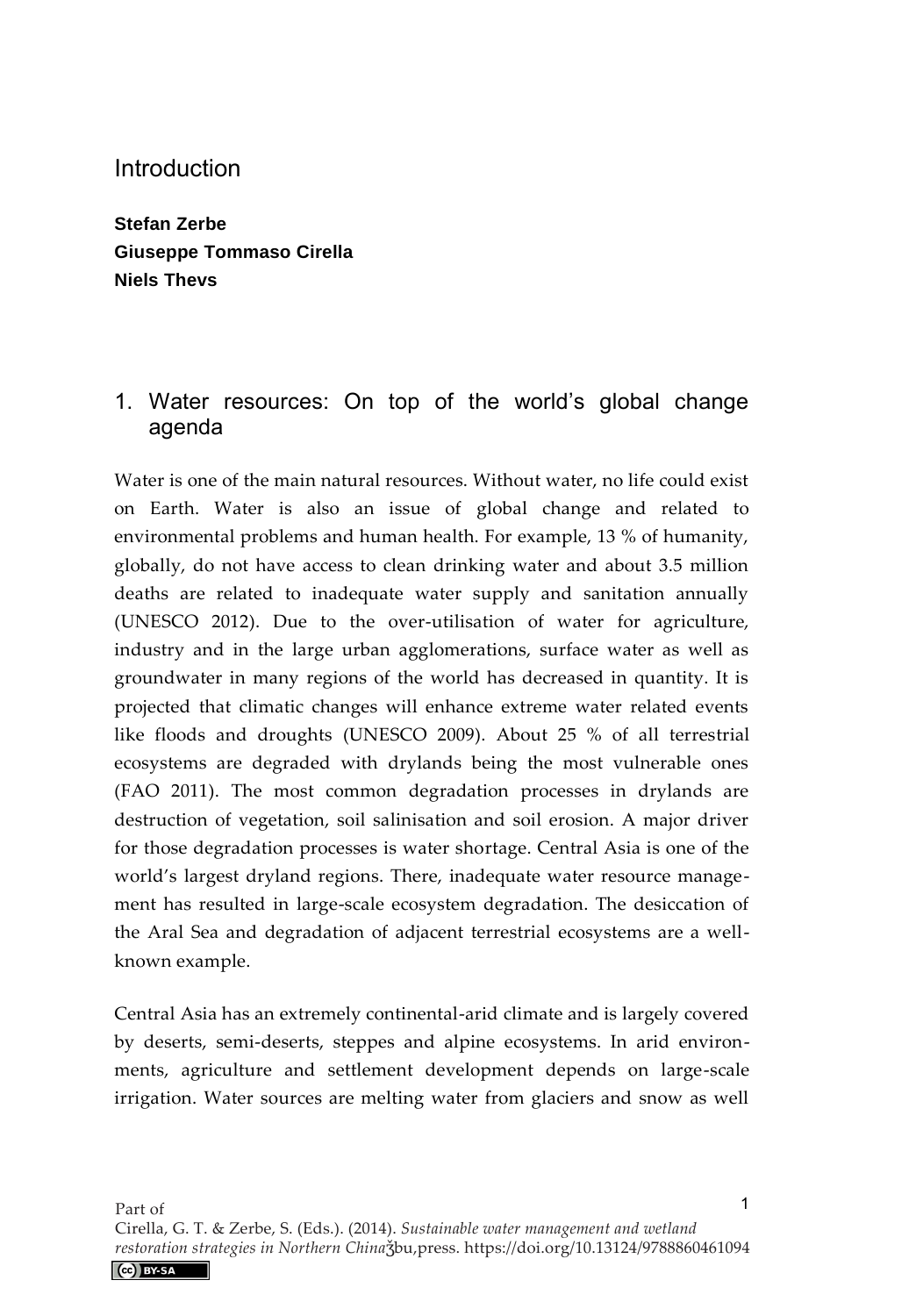as precipitation in the high mountain areas that is Tianshan, Qilianshan, Kunlun, Pamir and Hindu Kush, which often are only temporarily transported by rivers to mostly peripheral desert areas. Large river systems in Central Asia include the Syr Darya, Amu Darya, Ili and Tarim (Giese et al. 1998; Kuzmina & Treshkin 1997; Treshkin 2001). There, the irrigated water is diverted from the rivers and lakes to the surrounding settlements with their agricultural lands.

In recent decades, water increasingly is taken from groundwater reservoirs (e.g. Song et al. (2000) for the Tarim River, northwest China) as the main water source for the natural as well as the anthropogenic ecosystems (Thevs 2007). In particular, growing settlement populations and subsequent agricultural food production in Central Asia (Zerbe et al. 2006) are responsible for this transposition. Growing populations have an increasing demand for food, raw materials and energy. Agriculture is one of the main drivers in Central Asia for land development; however, agriculture is also one of the main drivers for environmental problems, such as decreasing resource water and water pollution – via fertiliser and pesticides. In the past decades, in particular cotton plantations have been increasingly introduced throughout Central Asia. For example, 11 % of the world's cotton production comes from the arid and semi-arid regions of Xinjiang (USDA 2012). The irrigation of cotton fields has led to severe water shortages in those regions. The change of the Aral Sea from an "inland ocean" into a salt desert in only two decades is reflective of this (Breckle et al. 2012).

Currently, also the glaciers throughout the bordering mountains are in retreat due to climatic changes (Unger-Shayesteh et al. 2013). Thus, the river run-off from glacier melt has increased during the last two decades (NDRC 2006). It is generally expected that, due to climate change, the river run-off will decrease and become more variable, once the glaciers have shrunken (Hu et al. 1994; Jiang et al. 1997; Giese & Moßig 2004; Barnett et al. 2005). Therefore, in such a continental-arid climate and against the background of climatic changes water must be used efficiently, in particular for agriculture and in the urban-industrial environments.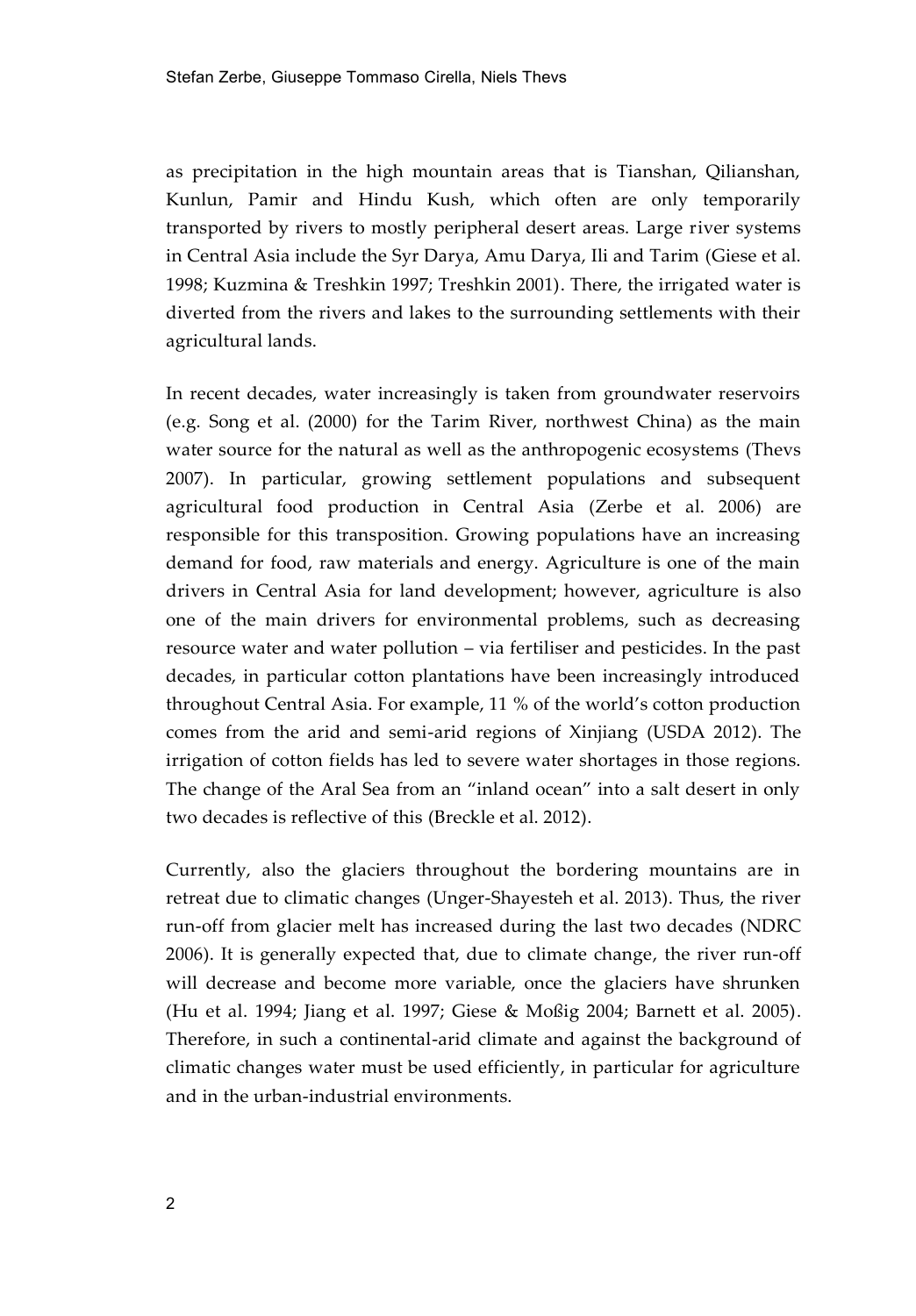Another issue of global water change is pollution (UNESCO 2012). Pollution strongly affects the quality of river water and river sediments (Borin et al. 2009). The latter behaves as a sink of pollution, especially for heavy metals and aromatic compounds. Sediments in rivers may be transported to the sea, spread over riverbanks and tidal marshes or managed, that is actively dredged and disposed of on land. Once deposited on tidal marshes or alluvial areas, the polluted sediments may enter semi-terrestrial ecosystems or agro-ecosystems and may pose a risk by accumulating along the food chain and finally end up in the human body. In order to prevent this, phytoremediation through plants is considered as a management option to clean both water and flooding sediments (Pilon-Smits 2005). Thus, pollutants are removed in an early stage of the food chain. In particular, phytoremediation with reed (*Phragmites australis*) is considered an effective technique to clean up waters and sediments from organic and inorganic pollutants. The release of industrial and municipal waste products in freshwater ecosystems has been become a dramatic issue for the condition of the environment and for human health (Taisan 2009).

### 2. Wetland and river restoration: A task for the 21st Century

In recent decades, the restoration of degraded and damaged ecosystems has become a challenge for landscape management, nature conservation and sustainable land-use development throughout the world (Bradshaw & Chadwick 1980; Jordan et al. 1987; Urbanska et al. 1997; Perrow & Davy 2002; Temperton & Kirr 2004; Lüderitz & Jüpner 2009; van der Zanden & Cook 2011; Hampicke 2009; Zerbe & Wiegleb 2009). Already in 1995, Daily (1995) stated that about 45 % of the terrestrial land surface has a reduced land-use capacity due to a history of unsustainable management. The restoration of floodplains and related settlement ecosystems in arid and semi-arid environments becomes especially difficult with the increasing limitation of water resources. As rivers and their floodplains provide many ecosystem services, for example the purification of water, combating desertification, the accumulation of carbon, production of biomass and providing habitats for plants and animals, there is a particular focus on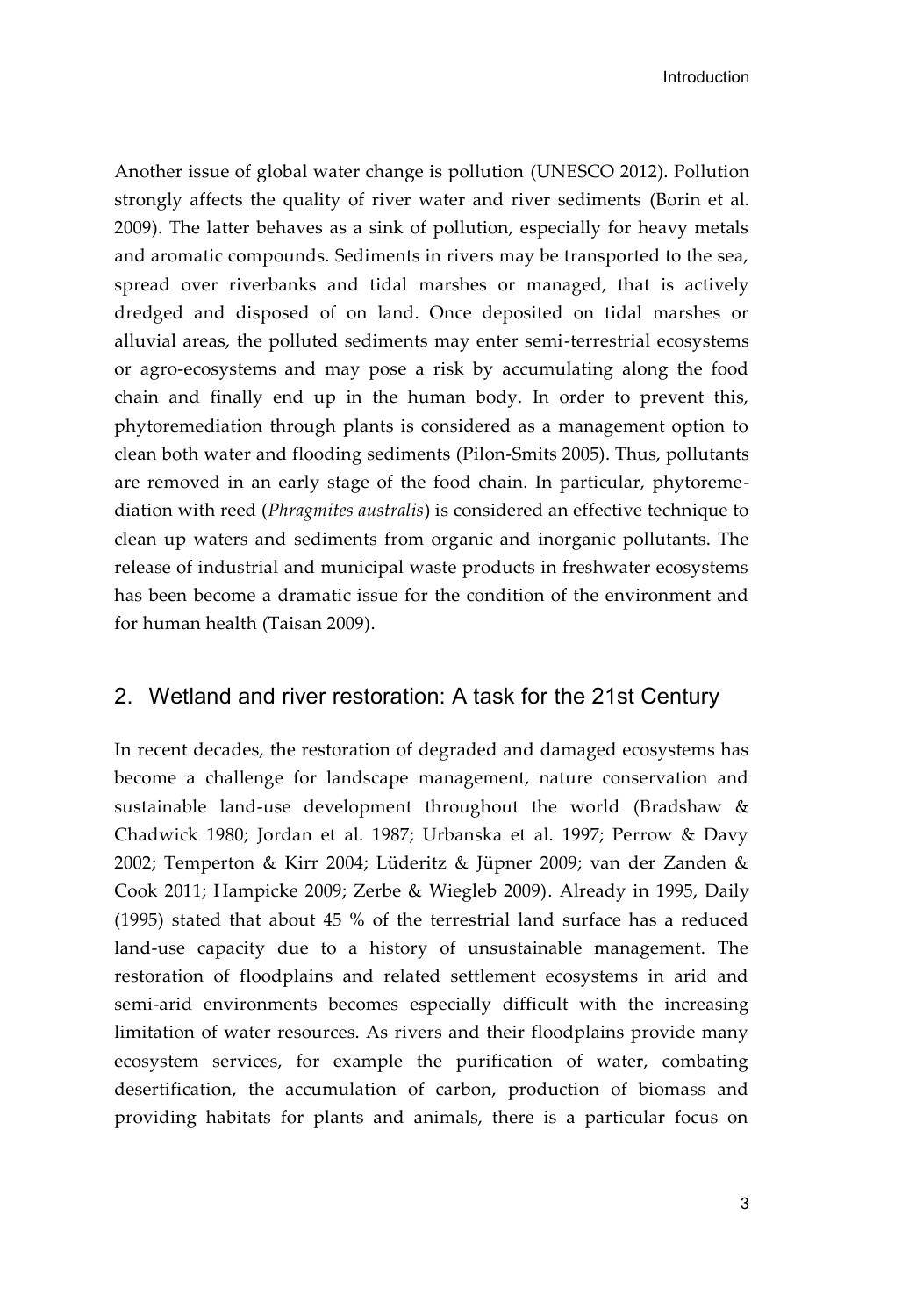restoration (Mant & Janes 2006; Lüderitz & Jüpner 2009). Sound restoration science and practice integrates a multiplicity of disciplines. Additionally, it supports decision-makers towards a better assessment, via integrative components of local community knowledge, stakeholders and scientific tools. The task for the 21st Century will be to harmonise these components, at a local level and the augmentation of educative processes, so wetlands and river systems alike can be promptly recognised as central to a productive natural ecosystem.

## 3. Alternative land-use systems: Reed as a multi-service species

Against the background of increasing agriculture (e.g. crop cultivation, pastures) in Central Asia and, in particular, unsustainable land-use with subsequent negative consequences of the natural resources, alternative landuse systems have to be taken into account. Drivers for these alternative landuse systems can be key species, which are indigenous and adapted to the local and regional environments. Those key species, trees, shrubs as well as herb or grass species, might provide a bundle of ecosystem services. This has been proven for a number of plant species throughout the world. In central and southern Europe, for example, the tree *Castanea sativa* Mill. is such a multi-service species, providing timber, fruits, honey and also cultural services (Conedera et al. 2004). Sustainably managed, it also provides a habitat for a vast number of organisms and serves for environmental education and recreation. In Central Asia, the genus *Apocynum* has been pointed out by Thevs et al. (2012) as a multi-functional species by, in particular, stressing the possible alternative to non-sustainable cotton production in those arid regions.

Reed (*P. australis*), occurring as cosmopolitan species throughout the world, is also considered a promising species which could serve many and diverse demands for the society (Köbbing et al. 2013). It can play an important role within a water-saving and resource-efficient sustainable land-use strategy. Reed can grow on a great variety of sites with regard to different ground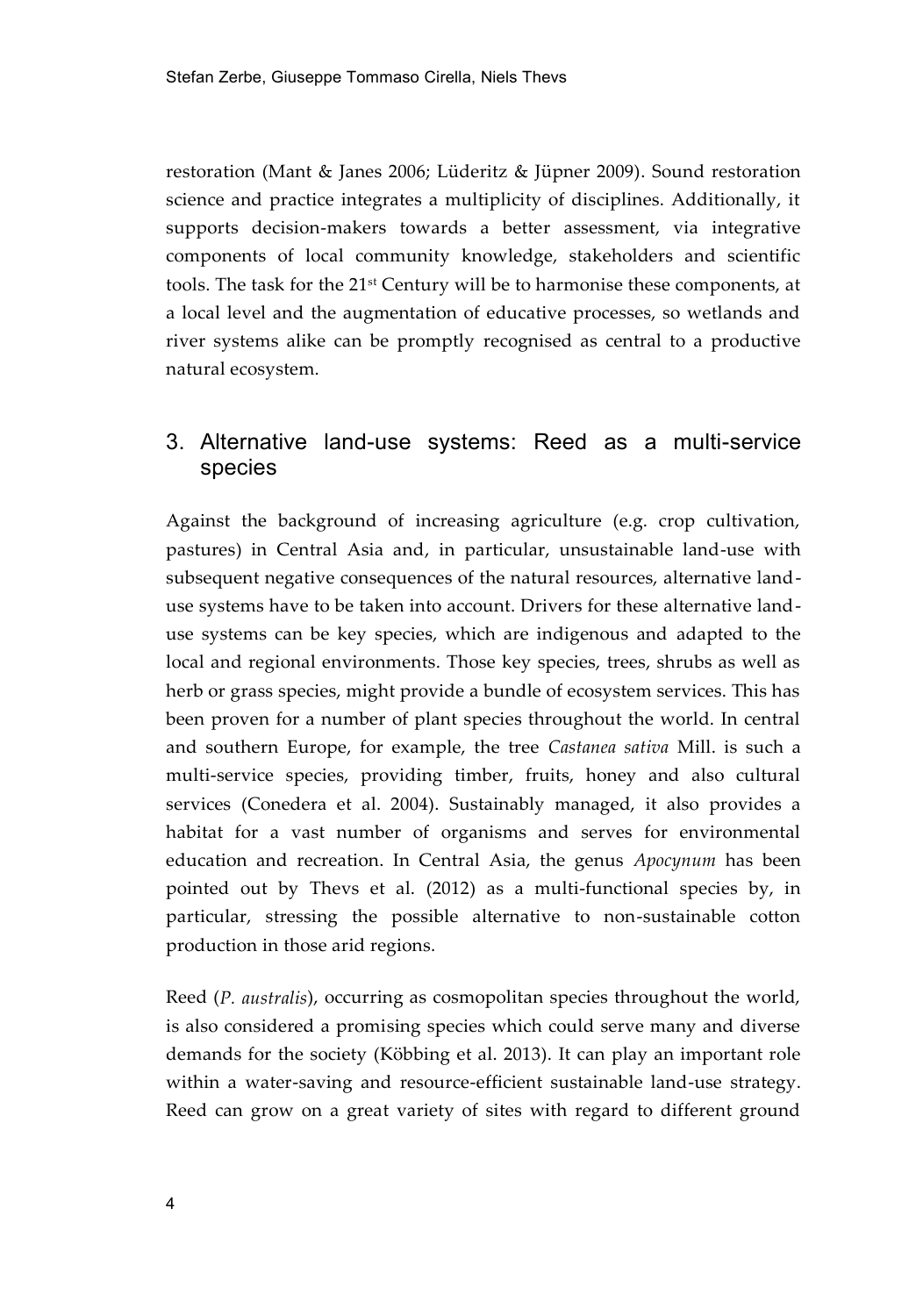water levels, water level changes in floodplains, nutrient availability, and salinity (Thevs 2007; Lambertini et al. 2008; Haslam 2010). Using its ability for phytoremediation, reed can be placed downstream of irrigated land or settlements so that it can use the drainage water and work on the selfpurification of wastewater. Thus, by drain-water utilisation or wastewater treatment, reed will produce biomass, which can be used for a neutral  $CO<sub>2</sub>$ energy production and which accumulates carbon in the belowground biomass and organic layer, respectively (Kerschbaumer et al. 2014). Furthermore, reed can grow on sites along the lower reaches of rivers, which only receive water during the summer floods of some years. Such sites pose problems for irrigation because a dry period during spring and early summer, e.g. as encountered at the Tarim River in recent years, results in crop failure. Reed can deliver rather stable biomass yields because it takes up water from the groundwater and thus survives periods during which the river, i.e. surface water, is dry. Reed is used as pasture and fodder as well as it is harvested, in order to use the biomass as raw material for paper production and construction materials. If reed is used as pastureland or as fodder plant, it is grazed or harvested during summer, which might result in a certain export of nutrients. For the biomass utilisation as raw material, reed is harvested during winter. The harvested reed biomass is used as raw material for paper production and for the production of chipboards (Hansmann 2008a). As a natural plant, perfectly adapted to the environment, reed does not require treatment like irrigation, seeding, weeding or herbicide or pesticide treatment. Therefore, *P. australis* offers a huge potential as a valuable resource for rural people especially in developing countries. The potentially available reed biomass is lacking reliable data and it is difficult to quantify because as a natural plant it is not part of official statistics such as agricultural crops and residues.

In the recent past, increasing research has been carried out on assessing the advantages of the energy valorisation of biomass (Mckentry 2002; Koziński et al. 1996; Friberg & Blasiak 2002). Some of those studies have analysed biomass combustion technologies or co-firing options with coal. In addition, reed has been considered as an energy source in northern Europe (Graneli

5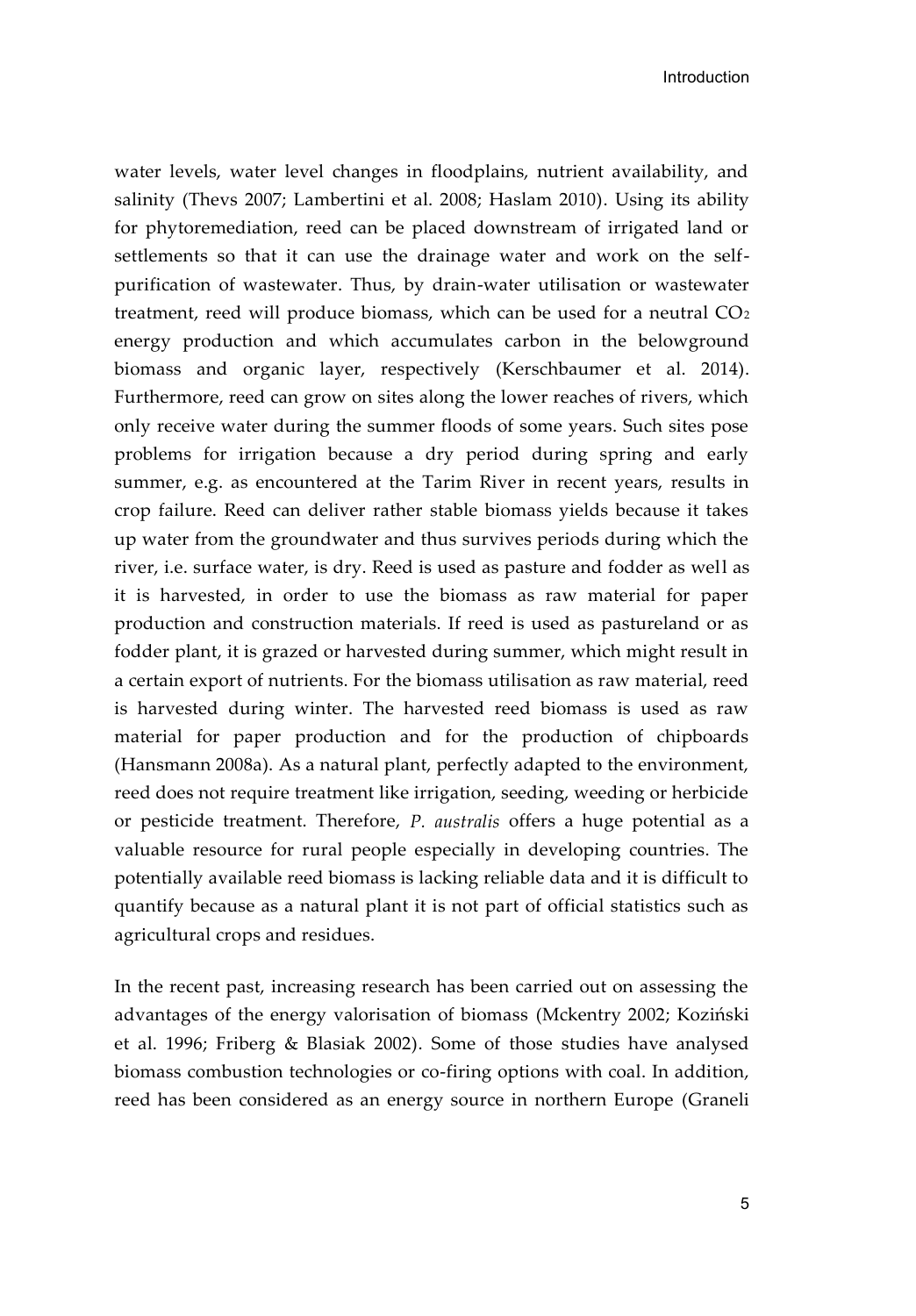1984). Also in Spain, it is known that some farms could be dedicated to cultivate plant varieties for bioenergy use, such as Giant Cane (*Arundo donax* L.). In the combustion research, an interesting option is the domestic heating by means of conventional boilers, whose efficiencies using reed as fuel has been also compared with the one obtained with traditional fuel, e.g. wood logs, briquettes and pellets.

### 4. The culture of water

Water is not valued the same in different cultures. There is a strong interlinkage between water and culture. Religion, ethnic, education, environmental laws, etc. influence the individual behaviour towards as well as the society's management of the resource water. Waste of water and water pollution is often related to a low cultural value of water as one of the most important natural resources. Water has always played a more or less prominent role in cultures, depending on the environmental conditions people had to face. Indigenous cultures are still renowned for their ingenious and sustainable water practices. For example, the Karez well system under the extreme continental-arid climate of northwest China was built by the indigenous people to divert water from the mountains in underground channels to the oasis as a perfect adaptation to this dry environment (UNESCO 2014). Modern practices, however, have often disturbed and overruled these traditional practices, with undesired consequences such as the loss of water by evaporation (Schelwald-van der Kley & Reijerkerk 2014). As an example, the water reservoirs along the Tarim River in China evaporate between 0.1 and 0.21  $km<sup>3</sup>$  per year, which is 10 to 25 % of the water used for irrigation along the Tarim River (Thevs et al. 2015). Moreover, according to Schelwald-van der Kley & Reijerkerk (2014), a cultural impact assessment can be a useful tool in assessing and subsequently mitigating adverse cultural impacts of innovations and developments. They state some important points that incorporate a review process in which predictive methods are used in whether or how an action should proceed, monitoring the impacts that occur and acting on the results of such a monitor-based process.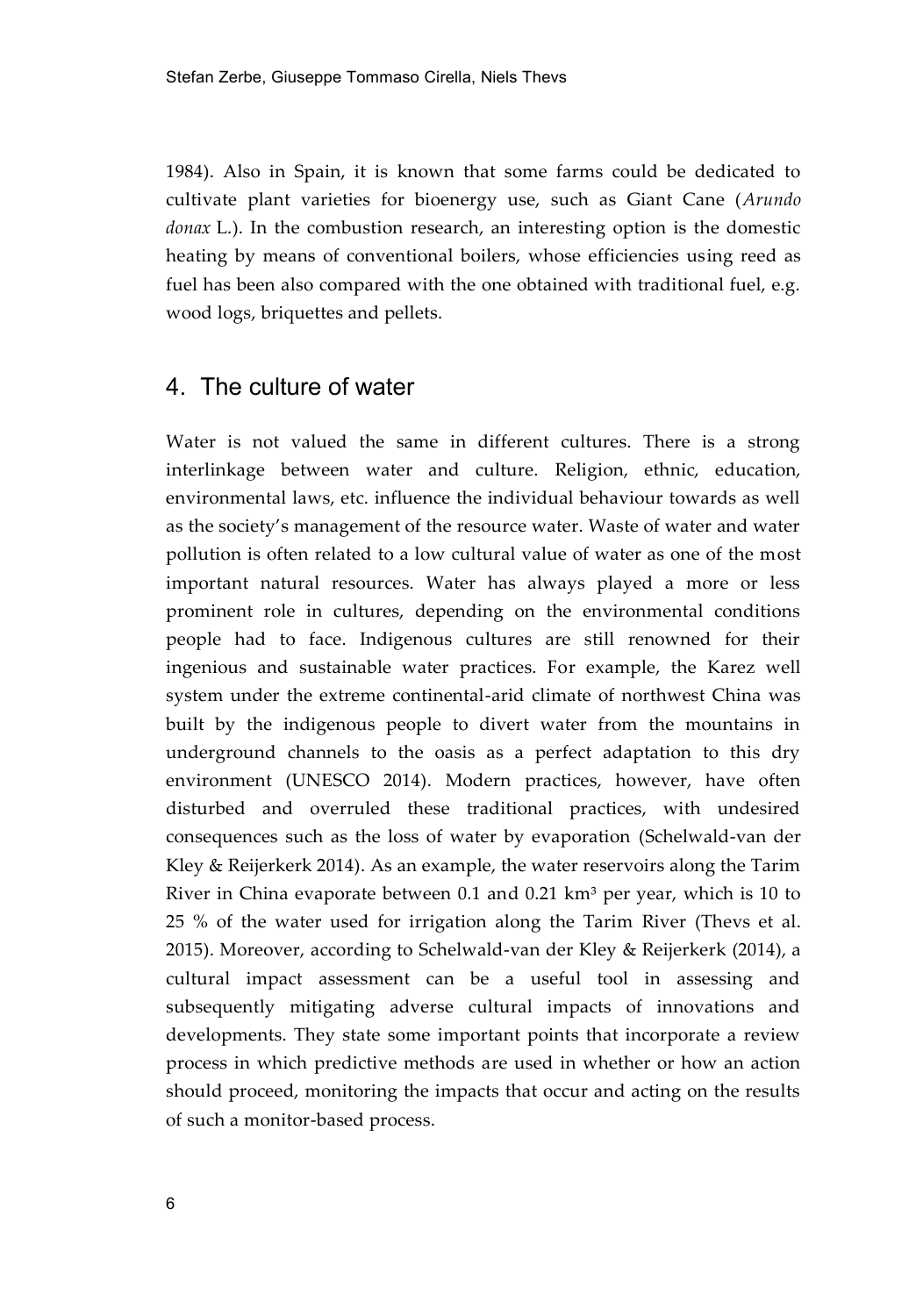Within environmental ethics, the concept of culture entails perceptions, values, attitudes and institutions. Culture has a long record in history and has undergone different changes. This is also true for "water cultures". Culture shapes the way that society copes with environmental problems. It also shapes the relation between Western scientists and local communities. Success of conservation objectives must therefore properly address the background of culture. This is true especially if different cultures merge at specific sites, such as in Central Asia. The general concept of sustainability has been addressed by Ott and Döring (2008) and Döring (2009). In a more recent study, the role of water culture has been emphasised from different perspectives, e.g. by Balaji et al. (2009). Concepts of social research in developing countries with respect to nature and environmental conservation have been designed in a large scope of literature. One can choose between different tool kits according to specific local circumstances. One step is to reflect upon the problem, which looks at tools and their appropriateness to the study area.

Most experts will agree that water culture needs some sort of comprehensive approach that takes into account past, present and future use. The use of technical solutions in coordination with integrative social-environmental goals, from a comprehensive perspective, is an urgent matter. The culture of water, from a critical analysis of ecocentrism leads us to move away from such an ecocentric stance, and instead, take a visionary look at strong sustainability as a more encouraging, or alternative, path for water use and its maintainability (Kerschbaumer & Ott 2013). Firmly founded, as a result, environmental improvements are grounded in environmental ethics and the relationship connecting value, or the understanding of worth that keeps human beings in equilibrium with the environment. As water is one of the fundamental needs for human survival, water culture via its use and reuse is an exemplar indicator, and starting point, to develop an equilibrium between society and the resource water.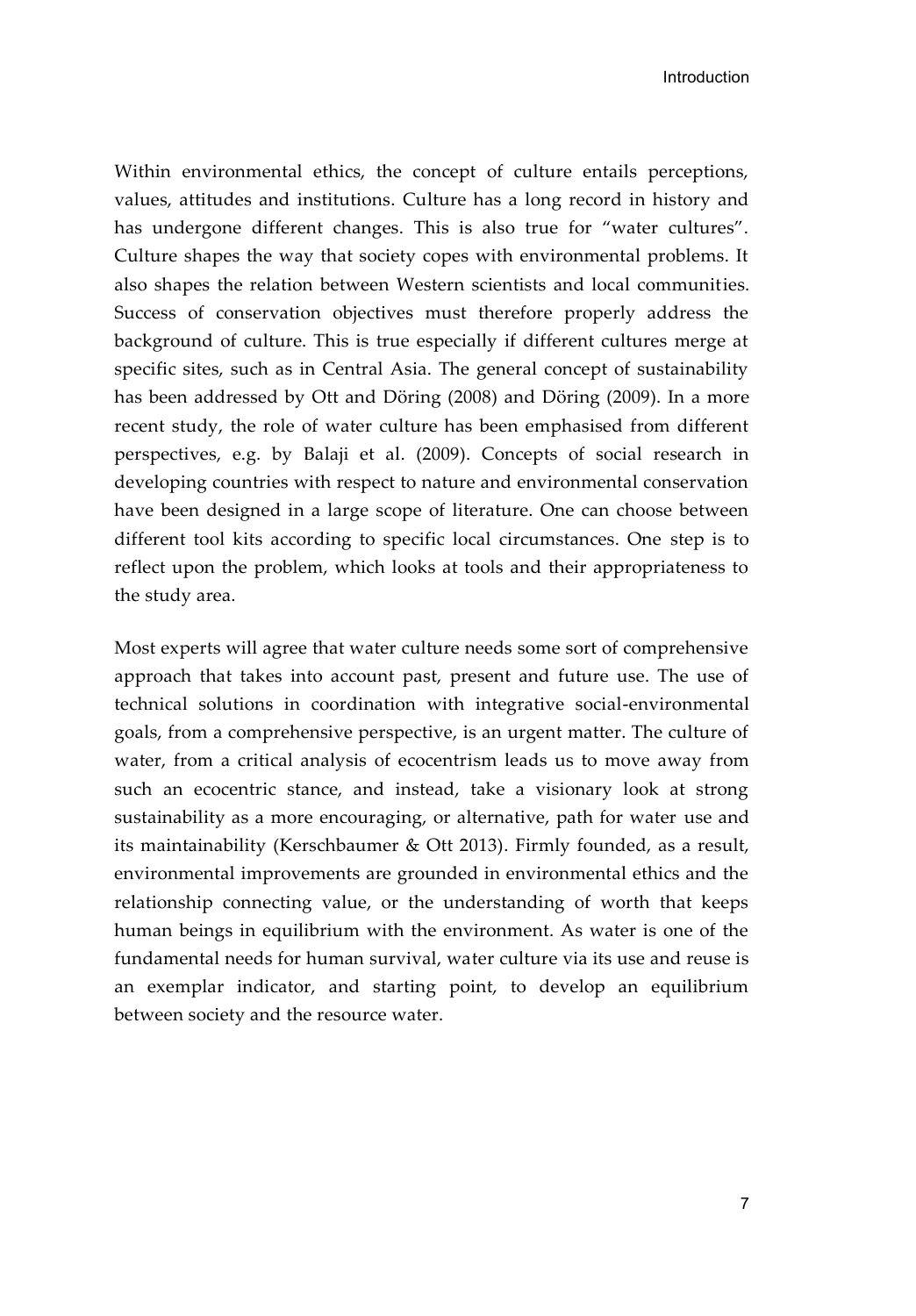# 5. Interdisciplinary research on environmental problems in northern China: The SuWaRest consortium

The overall goal of our international and interdisciplinary research consortium was to provide the scientific basis for a comprehensive water management in settlements and on agricultural lands in Central Asia by considering aspects of the natural as well as social sciences. We investigated settlements and irrigation agriculture in northern China with case studies in the Gansu Province and Inner Mongolia Autonomous Region (Inner Mongolia). One of our focal species which we investigated with this multidisciplinary approach was reed (*P. australis*). As already stated above it occurs along rivers, at lakes and on wetlands in general and is widespread in our investigation areas in the northern Chinese settlements. Reed is utilised there, in particular, as raw material for paper. Additionally, we focused on its potential to be used as biomass for energy production, in particular at the local level. Despite the fact that animal herding on reed stands is a traditional land use all over Central Asia, which is an important income source and an important feature of the various cultures and ethnics (e.g. Turk and Mongolian people), we hypothesised that reed might offer alternative utilisation options in this region. Additionally, ecosystem services such as, e.g. water purification, nutrient extraction and sand fixation in deserts and steppes, it may also provide income opportunities during winter when other agricultural activities are reduced. Moreover, the perception of water by the local stakeholders was analysed which marks the first study of this kind in continental-arid northwest China.

Within this holistic view on water in settlements and irrigation agriculture, we thus address the following issues:

- environmental ethics and arguments in favour of a strong sustainability viewpoint in Chapter 1;
- describe, in detail, our two investigation areas in Chapter 2, i.e. the Heihe River Basin and Wuliangsuhai Lake with the Hetao Irrigation District;
- the use of microbial communities as bioindicators for land-use systems is outlined in Chapter 3;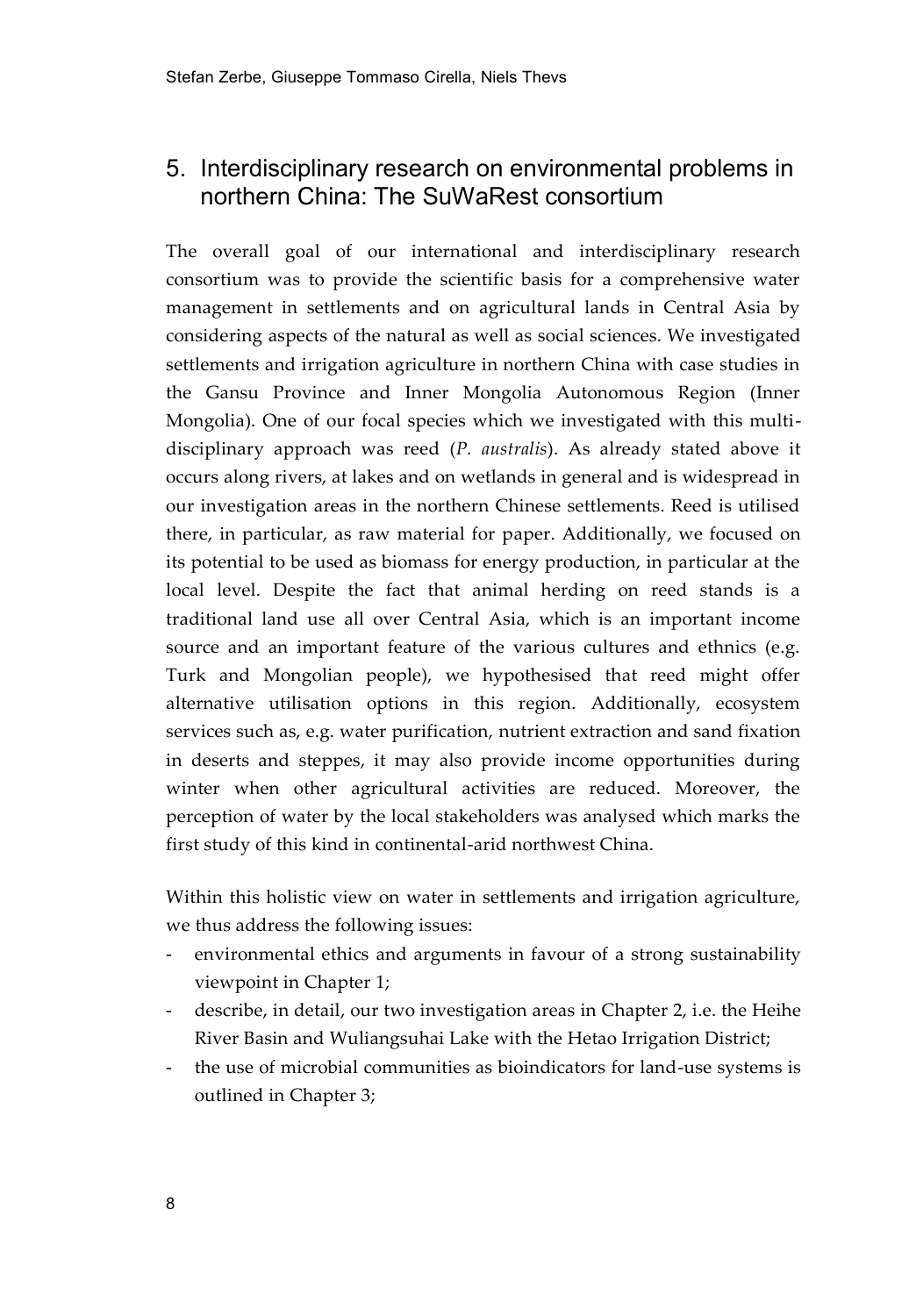- water allocation along the Heihe River and Tugai forest conservation in Ejina is described in Chapter 4;
- the physiology of reed (*P. australis*) with regard to nutrient content and allocation is analysed in Chapter 5 by comparing aquatic and terrestrial habitats;
- with regard to our focal plant species reed, diversity and the role of rhizobacteria associated to *P. australis* is investigated in Chapter 6;
- with regard to reed as a renewable energy source, an insight into possible conversion pathways is given in Chapter 7;
- the economic perspective is shown in Chapter 8 by investigating the livelihood and economy of reed-dominated wetlands; and
- the subject of sustainability is addressed with an index of sustainable functionality derived from data on the Urat Front Banner in Chapter 9, and a comparative look at alternative development scenarios on the Hetao Irrigation District and Wuliangsuhai Lake in Chapter 10.

In a final summary, Chapter 11 discusses our findings against the background of our multi-disciplinary approach and derives management recommendations for waters and wetlands in northern China.

### Key references

- Bradshaw, A.D. & Chadwick, M.J. 1980. The restoration of land. University of California Press, Berkeley, Calif.
- Daily, G.C. 1995. Restoring Value to the World's Degraded Lands. Science, 269(5222): 350–354.
- Döring, R. 2009. Natural capital What's the difference? In: R. Döring ed. Sustainability, natural capital and nature conservation. Marburg: Metropolis-Verlag, 123–142.
- Köbbing, J.F., Thevs, N. & Zerbe. 2013. The utilisation of Reed (*Phragmites australis*) – A review. Mires and Peat, 13: 1–14.
- Mant, J. & Janes, M. 2006. Restoration of rivers and floodplains. In: J. van Andel & J. Aronson eds. Restoration ecology: The new frontier. Malden, Mass: Blackwell Science, 141–157.